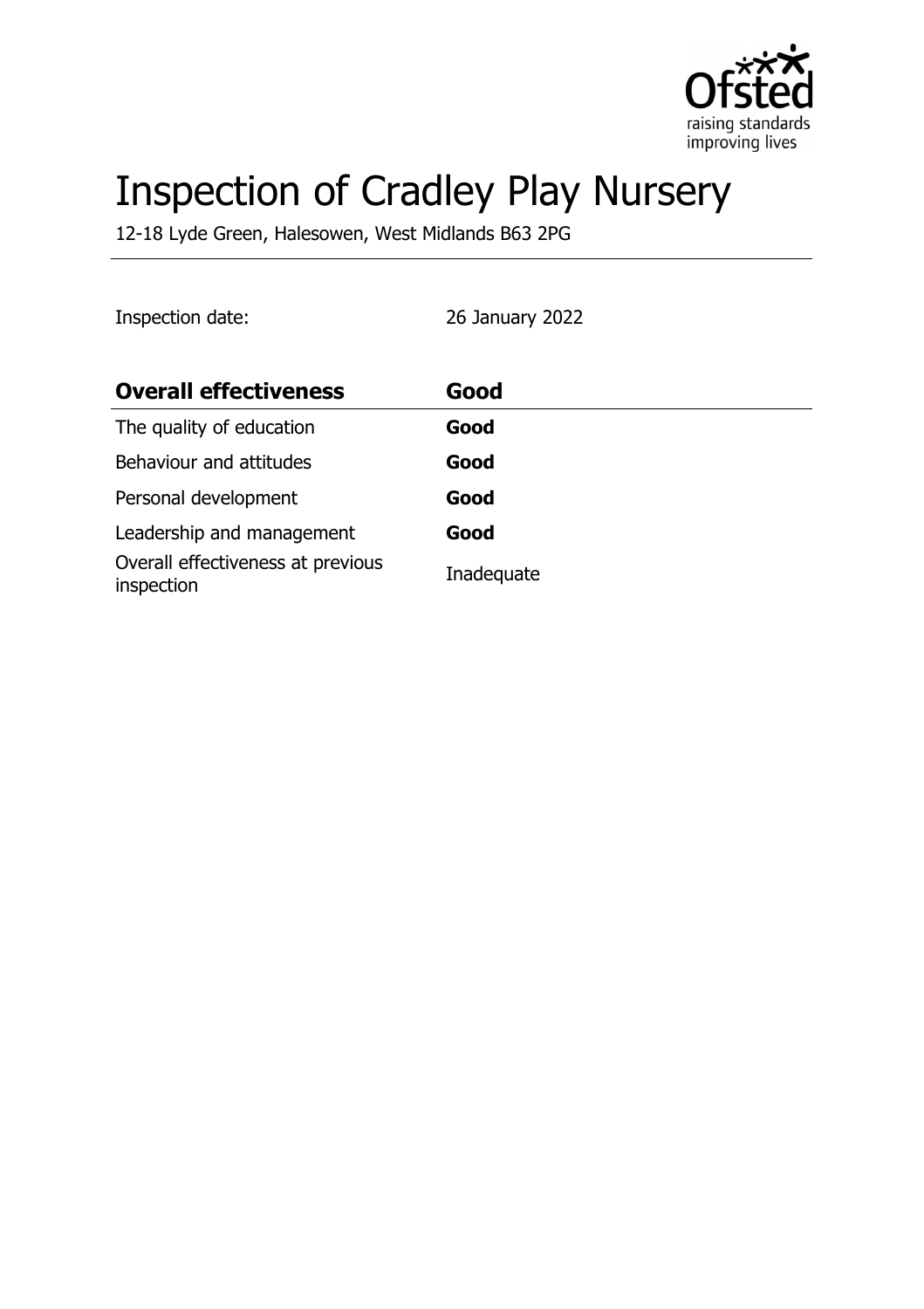

# **What is it like to attend this early years setting?**

#### **The provision is good**

Children arrive happy and eager to enter the setting. Their smiles show how happy and secure they are. Babies settle quickly and demonstrate that they feel completely at home in the cosy environment and are happy to go to staff for play and reassurance. Toddlers and older children show elevated levels of confidence and have good relationships with staff. Children are well behaved. They follow rules and understand why they are important. Staff are positive role models and provide consistent and effective support to guide children's behaviour. Children are very well cared for by a team of caring and committed staff. The key-person system ensures that staff know the children in their care very well. As a result, children develop good attachments with them and feel safe and secure.

Older children are provided with a wide range of opportunities to develop strong physical skills and belief in their own abilities. They show great confidence when using the rope swing and climbing wall. Children engage themselves in imaginary play. For example, they repair and wash their tricycles at the garage in the nursery garden. Indoors, they use the role play area and pretend to be veterinary doctors and nurses caring for farm animals and pets who need treatment. Children demonstrate that they know a lot about hospital procedures and enjoy sharing their knowledge with staff and visitors.

## **What does the early years setting do well and what does it need to do better?**

- $\blacksquare$  The nursery has significantly improved since the last inspection. Leaders have worked hard to raise standards in the nursery and ensure that all requirements are met. All staff, including leaders, have attended additional training so that they have a more in-depth understanding of safeguarding. Leaders have good procedures for vetting the suitability of all staff, and records are now organised and easily accessible.
- $\blacksquare$  The new manager demonstrates passion and provides effective leadership for her team. She conducts regular supervision and provides feedback to staff. As a result, the quality of activities and teaching has improved. However, some group activities do not always have a clear learning intention. On these occasions, some children lose focus and do not remain highly engaged in their learning.
- $\blacksquare$  Staff help children to develop effective communication and language skills. They introduce new vocabulary for children to hear and repeat. Babies repeat the sounds they hear and babble with excitement. However, occasionally, staff are too quick to offer solutions and do not consistently encourage older children to think, predict and test their ideas to solve the problem.
- $\blacksquare$  Children are keen to take part in the activities and show immense pride in their achievements. They quickly become engrossed in activities and experiences that capture their interests. For example, children use rollers and cutters to create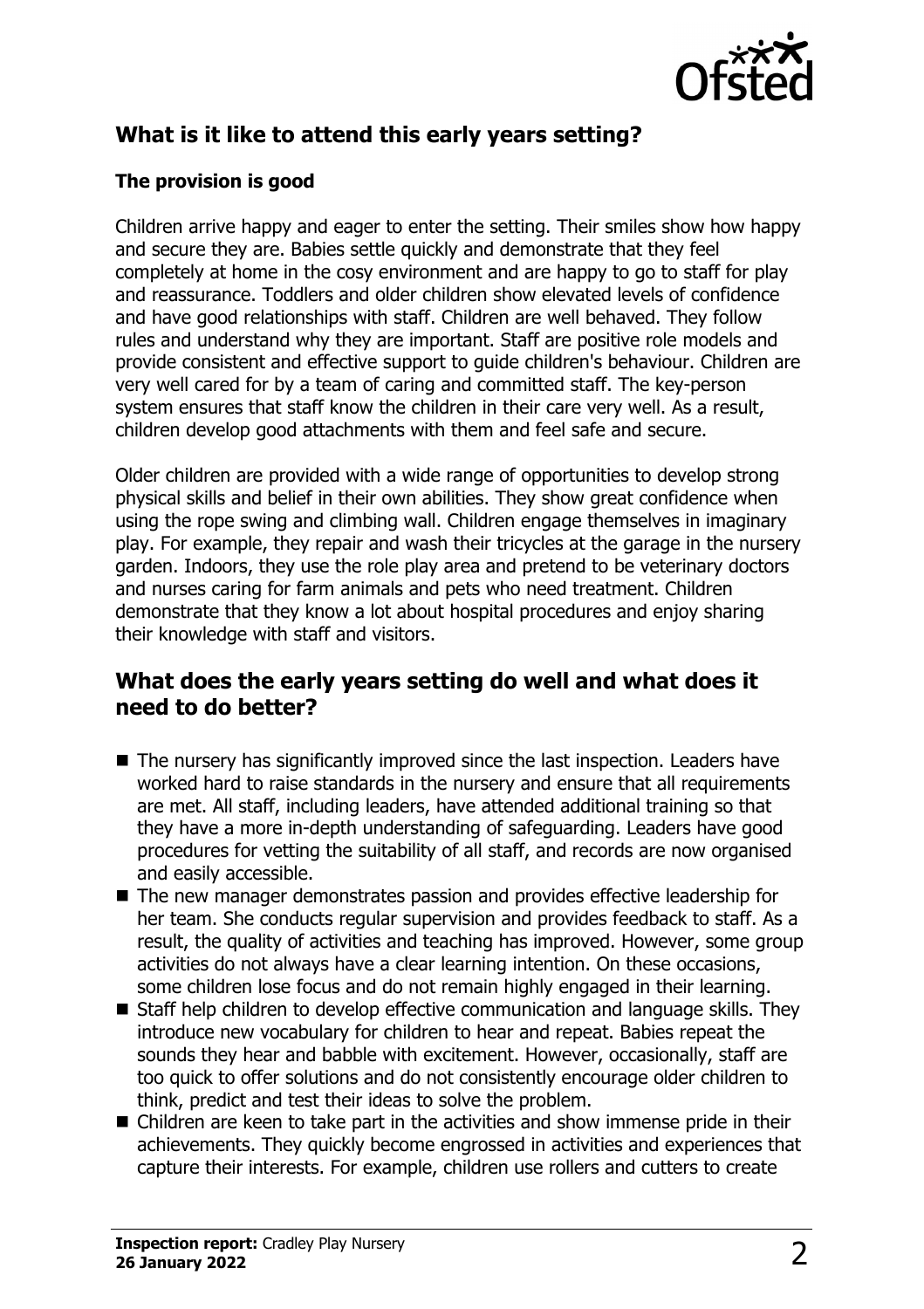

strips for the tiger's back. They show good levels of concentration as they attentively manipulate and flatten the dough with their palms. Children imitate the sounds animals make as they find them with their magnifying glass.

- $\blacksquare$  Story time and singing opportunities are captured in every area of the nursery, including outdoor play where older children sit in the boat and look at books with their peers. Staff working with babies sing and read to them with energy and enthusiasm.
- $\blacksquare$  Children develop good independence skills. At lunchtime, toddlers practise and perfect their ability to use cutlery and pour their own drinks. Staff have thought carefully about how they can help babies to develop key skills. The room is organised to support their physical development. For example, babies enjoy pulling themselves up on larger boxes. Staff follow children's emerging interests. For instance, they know the babies' love of musical instruments and singing, so they sing and talk to babies constantly, helping to develop their communication skills.
- Partnerships with parents are strong. Parents warmly describe the friendliness of the staff team and comment that, 'Staff go above and beyond to ensure that children are happy and settled'. Parents are provided with a weekly update, which includes photos and observations of what children have been doing throughout the week. Leaders value the views and comments of parents, which are reviewed swiftly to help identify where improvements can be made.

# **Safeguarding**

The arrangements for safeguarding are effective.

Staff demonstrate good knowledge and understanding of how to keep children safe. They show that they are able to recognise the signs and symptoms of abuse and neglect, and they know how to act promptly to safeguard children. Secure reporting procedures are in place for leaders and staff to share their concerns with the appropriate professionals. The security of the premises is of the utmost importance to leaders. Managers regularly review and update their procedures to ensure they keep children safe and secure.

# **What does the setting need to do to improve?**

#### **To further improve the quality of the early years provision, the provider should:**

- $\blacksquare$  further develop staff's use of interactions with children to provide children with sufficient time to think and respond
- $\blacksquare$  support staff to consistently implement activities that have a clear learning intention, to help all children become and remain highly engaged in their learning.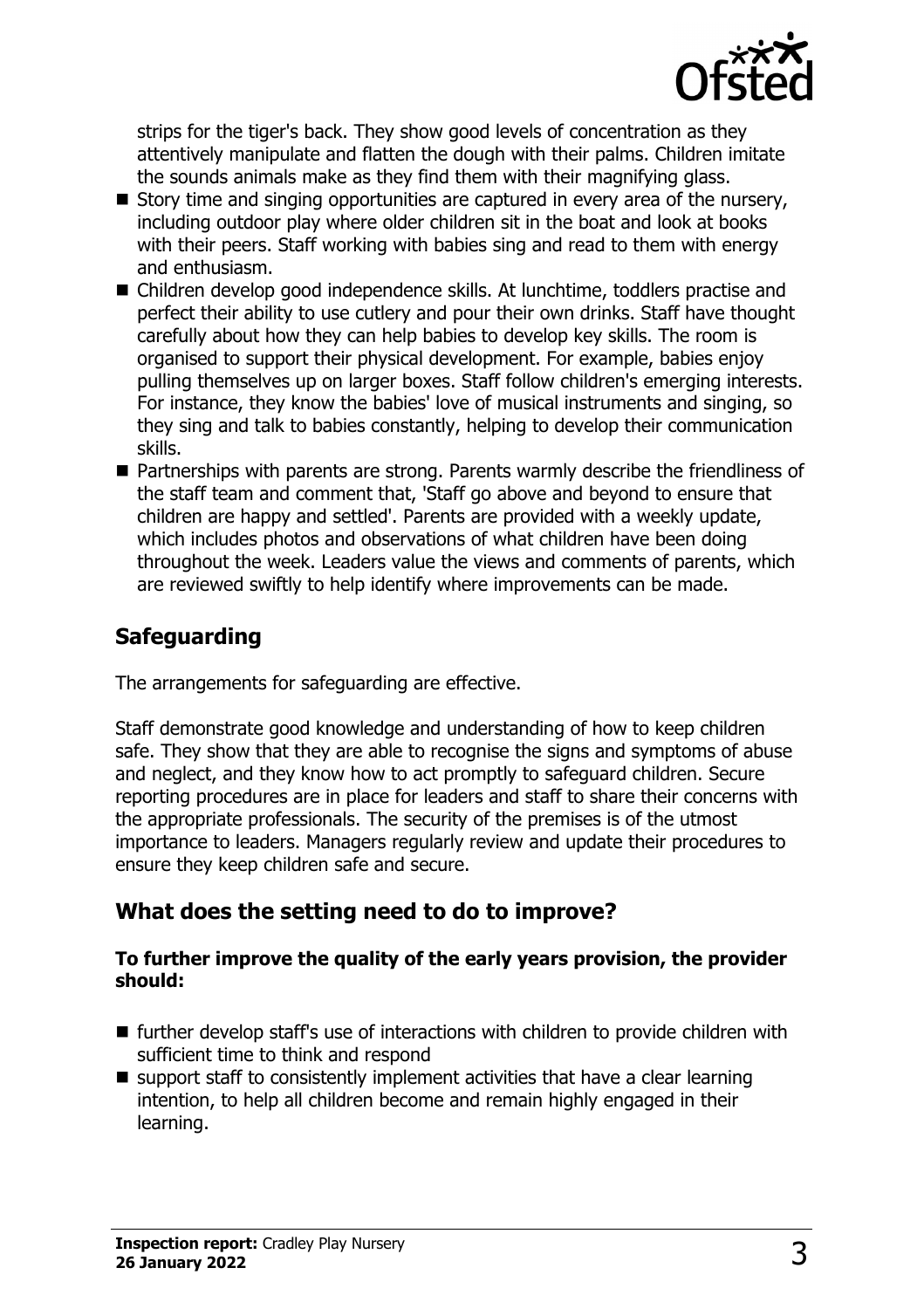

| <b>Setting details</b>                         |                                                                                      |
|------------------------------------------------|--------------------------------------------------------------------------------------|
| Unique reference number                        | EY500022                                                                             |
| <b>Local authority</b>                         | Dudley                                                                               |
| <b>Inspection number</b>                       | 10206340                                                                             |
| <b>Type of provision</b>                       | Childcare on non-domestic premises                                                   |
| <b>Registers</b>                               | Early Years Register, Compulsory Childcare<br>Register, Voluntary Childcare Register |
| Day care type                                  | Full day care                                                                        |
| Age range of children at time of<br>inspection | $0$ to $4$                                                                           |
| <b>Total number of places</b>                  | 34                                                                                   |
| Number of children on roll                     | 70                                                                                   |
| Name of registered person                      | Ann Richards And David Richards                                                      |
| Registered person unique<br>reference number   | RP906443                                                                             |
| Telephone number                               | 01384 567398                                                                         |
| Date of previous inspection                    | 18 August 2021                                                                       |

## **Information about this early years setting**

Cradley Play Nursery registered in 2016 and is located in the Cradley area of Dudley. The nursery operates Monday to Friday from 7.45am to 6pm, all year round. There are 25 members of childcare staff employed. Of these, 23 hold appropriate qualifications at level 3 or above, including two who hold appropriate qualifications at level 6. The nursery provides funded early education for two-, three- and four-year-old children.

### **Information about this inspection**

**Inspector** Bev Devlin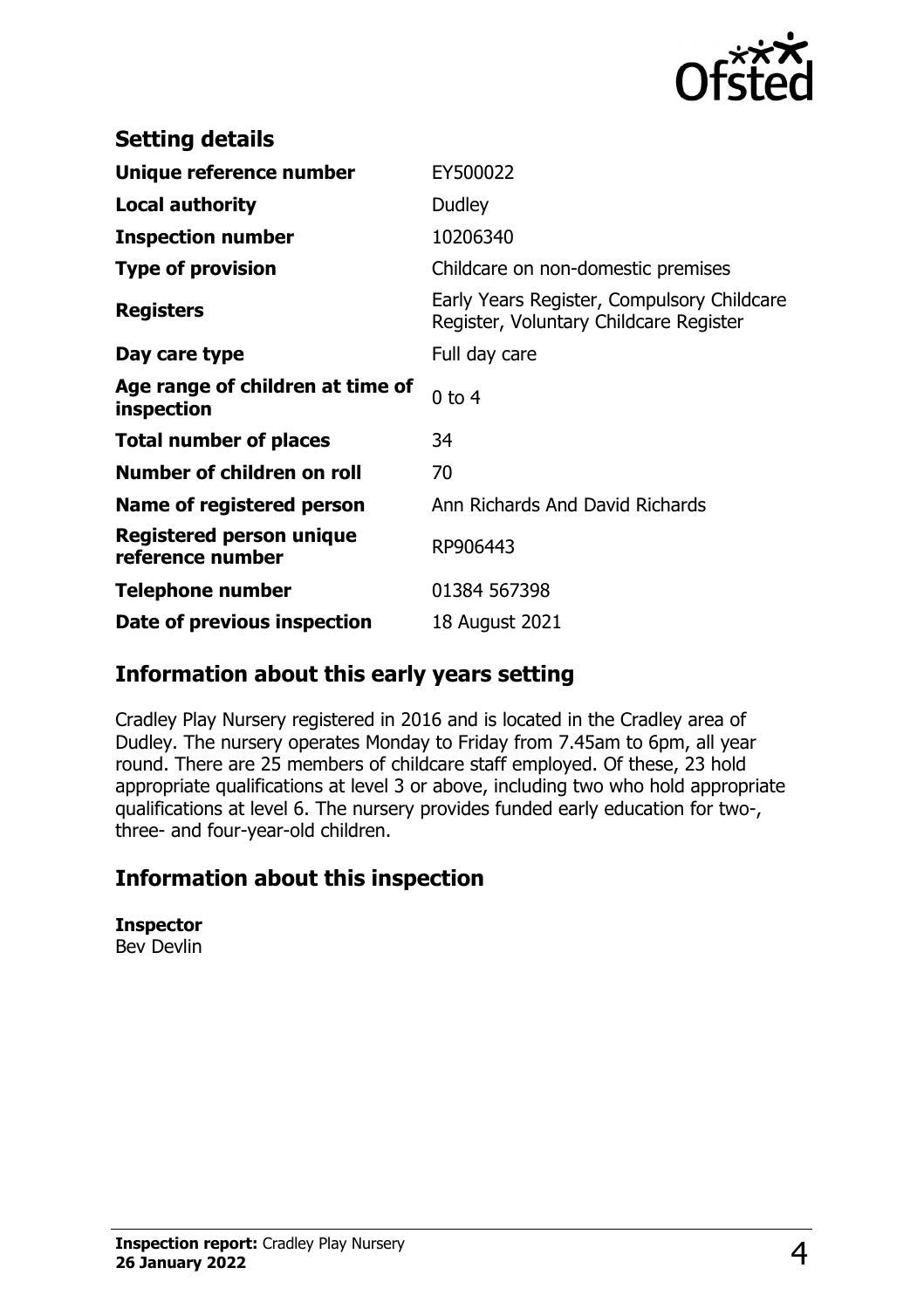

#### **Inspection activities**

- $\blacksquare$  The inspector and the manager completed a learning walk across all areas of the nursery to understand how the early years provision and the curriculum are organised.
- $\blacksquare$  The inspector completed two joint observations with the nursery manager.
- $\blacksquare$  The inspector spoke to children and parents during the inspection and took account of their views and experiences.
- $\blacksquare$  The inspector held conversations with the staff and management at convenient times during the inspection to discuss the early years curriculum and safeguarding.
- $\blacksquare$  The inspector sampled documentation, including staff's qualifications, children's records and evidence of paediatric first-aid training.

We carried out this inspection under sections 49 and 50 of the Childcare Act 2006 on the quality and standards of provision that is registered on the Early Years Register. The registered person must ensure that this provision complies with the statutory framework for children's learning, development and care, known as the early years foundation stage.

If you are not happy with the inspection or the report, you can [complain to Ofsted](http://www.gov.uk/complain-ofsted-report).